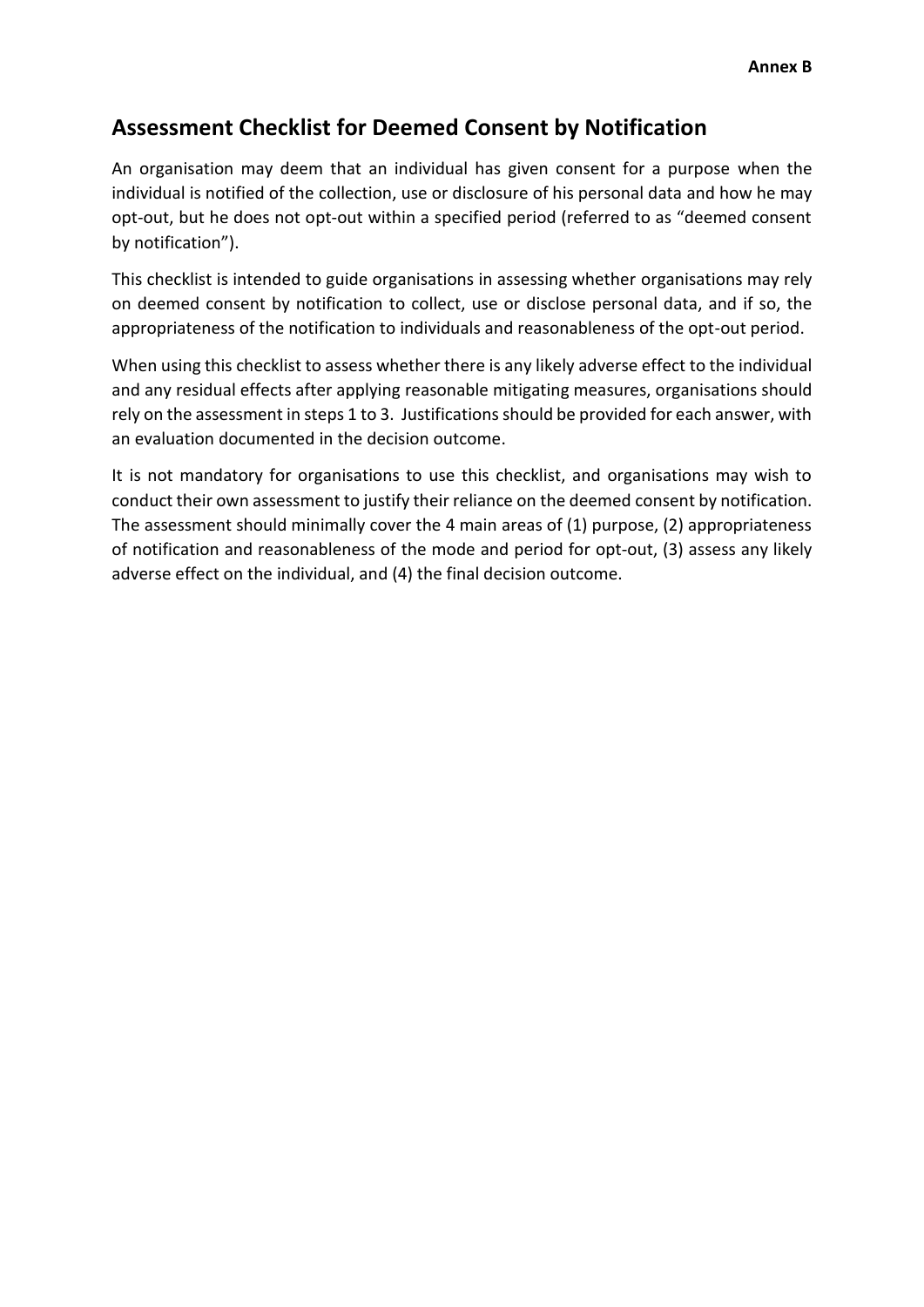## Figure 1: The flow for conducting deemed consent by notification assessment

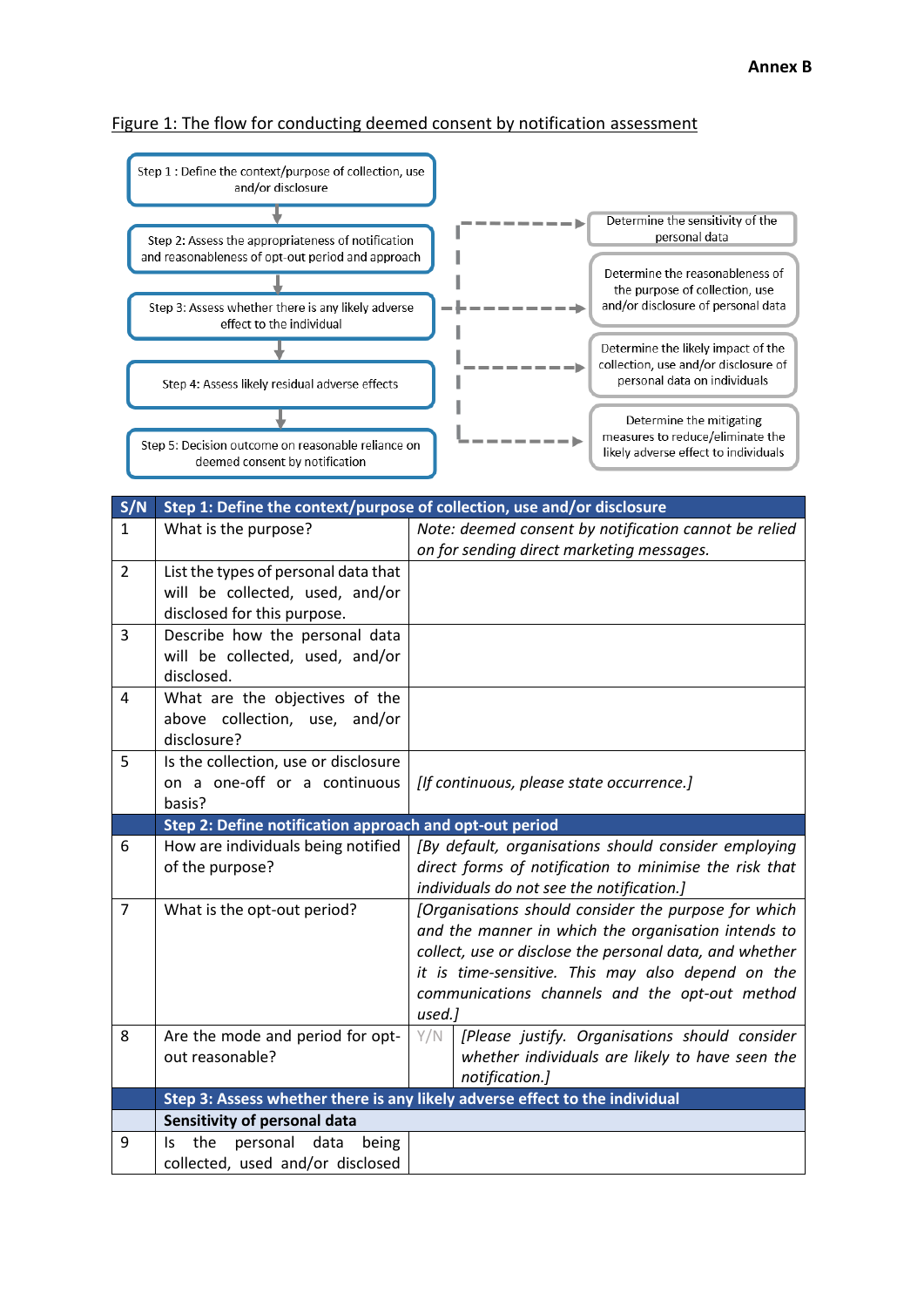|    | (as listed in Step 1) of a sensitive                                                                                                                                 |                                                                                                                                                                   |                                                                                                                                                                                                                                          |  |  |  |
|----|----------------------------------------------------------------------------------------------------------------------------------------------------------------------|-------------------------------------------------------------------------------------------------------------------------------------------------------------------|------------------------------------------------------------------------------------------------------------------------------------------------------------------------------------------------------------------------------------------|--|--|--|
|    | nature?                                                                                                                                                              |                                                                                                                                                                   |                                                                                                                                                                                                                                          |  |  |  |
|    | Reasonableness of the purpose of collection, use or disclosure of personal data                                                                                      |                                                                                                                                                                   |                                                                                                                                                                                                                                          |  |  |  |
| 10 | How extensive is the collection of<br>data?                                                                                                                          | [Please describe if there is any large-scale collection<br>data, factoring in both the volume of data collected and<br>number of types of data fields collected.] |                                                                                                                                                                                                                                          |  |  |  |
| 11 | How reasonable is the purpose of<br>collection, use, and/or disclosure<br>of the personal data?                                                                      |                                                                                                                                                                   |                                                                                                                                                                                                                                          |  |  |  |
|    | Likely adverse effect to the individual                                                                                                                              |                                                                                                                                                                   |                                                                                                                                                                                                                                          |  |  |  |
| 12 | What<br>the<br>reasonably<br>are<br>foreseeable adverse effects to the<br>individual (e.g., financial, social,<br>physical, psychological effect)?                   |                                                                                                                                                                   |                                                                                                                                                                                                                                          |  |  |  |
| 13 | Will you use other information<br>from other datasets to make<br>predictions or decisions?                                                                           | Y/N                                                                                                                                                               | [If yes, please describe the datasets used for<br>merger and whether the individual is aware that<br>you are in possession of the dataset. Please also<br>state the types of decisions/predictions that<br>would be made with the data.] |  |  |  |
| 14 | Will the predictions or decisions<br>discriminate<br>exclude,<br>against,<br>defame, or harm the individual?                                                         | Y/N                                                                                                                                                               | [Please state the types of predictions that would<br>be made with the data and justify why these may<br>or may not be accurate.]                                                                                                         |  |  |  |
| 15 | What is the likelihood and severity<br>of any potential impact to the<br>individual?                                                                                 |                                                                                                                                                                   | [You should consider this relative to prevailing social<br>norms. Refer to paragraph 12.69 of the main Advisory<br>Guidelines for a list of considerations.]                                                                             |  |  |  |
| 16 | How did you provide the details of<br>a contact who can provide the<br>individual with more details of the<br>collection, use or disclosure of the<br>personal data? | [Please describe how the details are provided.]                                                                                                                   |                                                                                                                                                                                                                                          |  |  |  |
|    | <b>Mitigating measures</b>                                                                                                                                           |                                                                                                                                                                   |                                                                                                                                                                                                                                          |  |  |  |
| 17 | Can you adopt any measure to<br>mitigate, eliminate or reduce the<br>likelihood of the adverse effect?                                                               | Y/N                                                                                                                                                               | [If yes, please describe the measures and justify<br>how the measures are able to mitigate or reduce<br>the likelihood of the adverse effect.]<br>[If no, please state the reasons for why not.]                                         |  |  |  |
|    | Step 4: Assess likely residual adverse effect                                                                                                                        |                                                                                                                                                                   |                                                                                                                                                                                                                                          |  |  |  |
| 18 | What are the likely residual<br>adverse effects to the individual<br>after<br>applying<br>measures<br>to<br>mitigate the<br>adverse<br>effect<br>specified above?    |                                                                                                                                                                   |                                                                                                                                                                                                                                          |  |  |  |

|    | <b>Decision Outcome</b>                                                                                                          |     |                                                                                                                                          |
|----|----------------------------------------------------------------------------------------------------------------------------------|-----|------------------------------------------------------------------------------------------------------------------------------------------|
| 19 | rely<br>on deemed<br>Can<br>vou<br>consent by notification to<br>collect, use and/or disclose<br>personal data for this purpose? | Y/N | [Organisations should only proceed if there is no<br>residual adverse effect arising from relying on<br>deemed consent by notification.] |
| 20 | Are there any further actions to<br>be taken?                                                                                    | Y/N | [If yes, please describe.]                                                                                                               |
| 21 | Outcome date                                                                                                                     |     |                                                                                                                                          |